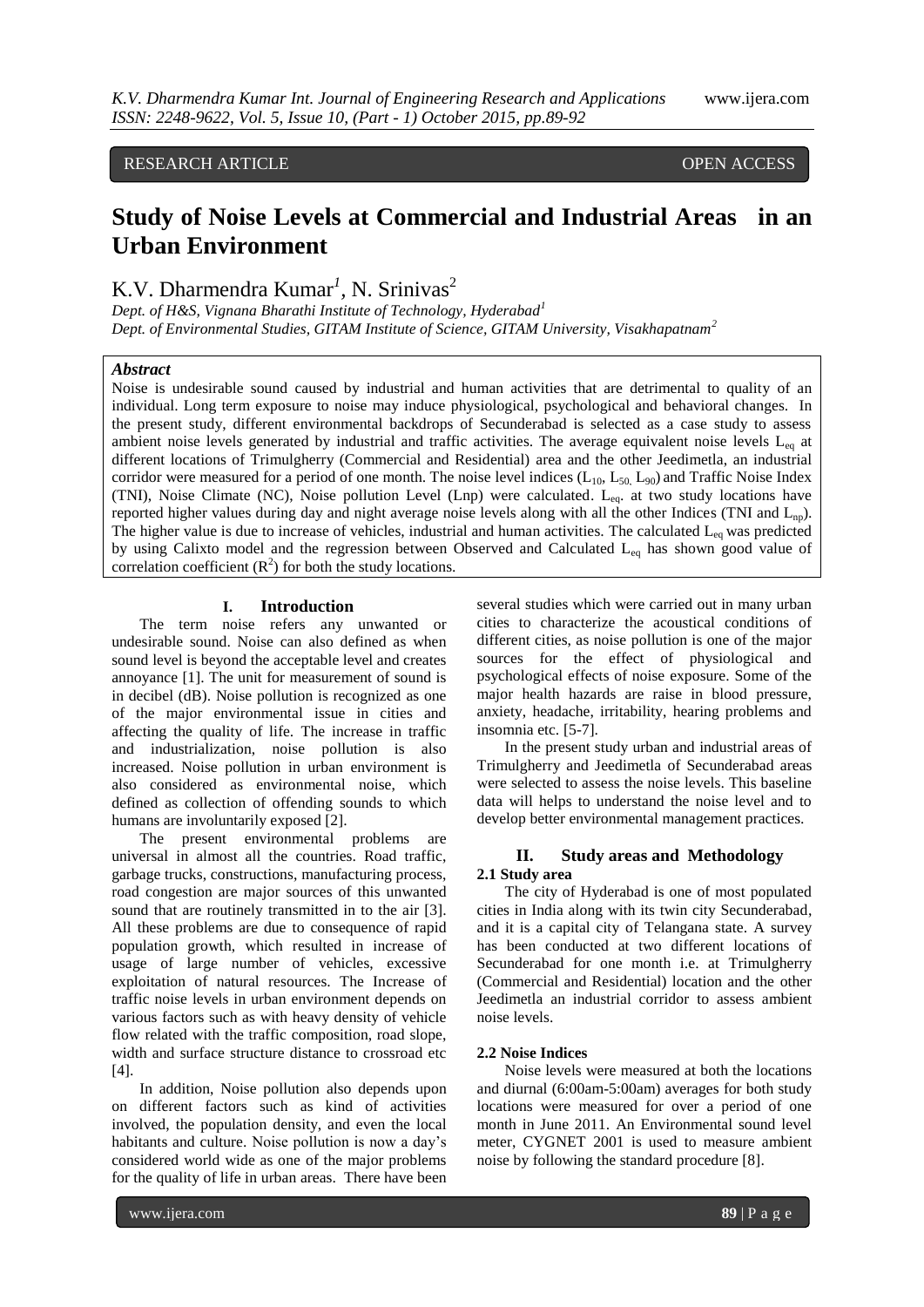The noise measured noise levels exceeded for 10% of the time of measurement duration  $(L_{10})$ , the noise measured noise levels exceeded for 50% of the time of measurement duration  $(L_{50})$  and the noise measured noise levels exceeded for 90% of the time of measurement duration  $(L_{90})$  were also determined.

### **2.3 Indexing of traffic noise**:

Three noise indices were measured viz., Traffic Noise Index (TNI) [9], Noise Climate (NC)[10], Noise pollution Level(Lnp)[11] were calculated to determine the extent of noise pollution for all hours.

#### **2.4 Statistical analysis:**

A regression equation were developed between Observed  $L_{eq}$  and Calculated  $L_{eq}$  to determine  $R^2$ value using Calixto model[12] which is best suited for Indian road conditions.

## **III. Results and Discussion: 3.1 Noise levels Leq dB(A) at both study locations**

The study location of Trimulgherry which is a mixed area is growing in commercial activity along with residential where the average equivalent noise levels Leq shows a value of 73.1 dB (A) for 24hrs and the minimum and maximum are varying between 60.6-85.0 dB (A). While the other location of Jeedimetla an industrial area showed an average Leq value of 77.3 dB (A) for 24 hrs with a minimum value of 66.0 dB(A) and a maximum value of 88.1 dB (A). From the analysis it was observed that the noise levels were exceeding the prescribed levels as given by CPCB (Central Pollution Control Board), India 2000 [13] as shown in Fig:1

## **Fig:1 Average Equivalent noise levels Vs Time at both study locations**



#### **3.2 Noise Indices analysis**

The average noise indices such as  $L_{10}$ ,  $L_{50}$  and  $L_{90}$  were studied for 24 hrs at both study locations is shown in Fig: 2. The average  $L_{10}$  values for 24 hrs for the study location of mixed area of Trimulgherry showed an average value of 76.8 dB (A) and an industrial area of Jeedimetla 81.5 dB (A)  $L_{50}$  and  $L_{90}$ followed the same trend.

The different noise parameters Traffic Noise Index (TNI) values were computed to estimate the annoyance response due to traffic noise and the value of TNI over 74dB (A) is defined as the threshold of over criterion and also depends upon the different noise indices. The average TNI value of 24 hrs at the study location of mixed area of Trimulgherry has a value of 86.3 dB (A) and industrial area of Jeedimetla has a value of 98.2 dB (A). Both these areas show higher values of TNI due to annoyance caused by noise.

The Noise Climate (NC) provides the range over which the sound levels fluctuate in an interval of time and expressed in dB (A) which also depends upon noise indices. The values are 13.2 dB (A) and 15.6 dB (A) for mixed and industrial areas respectively.

The average noise pollution level  $L_{np}$  which gives varying levels of noise the mixed area of Trimulgherry showed a value of 86.6 dB (A) and industrial area of Jeedimetla has a value of 94.3 dB (A).

**Fig: 2 Noise Indices at both study locations**



## **3.3 Day and Night average noise levels at both study locations**

The day and night average noise levels were measured in both the study locations and the average noise levels (Leq) values were given in Table-1. From the table it is observed that noise levels Leq during day and night time are above the prescribed levels of standard.

**Table: 1 Day and Night average noise levels**

| <b>Sampling area</b> | Day  | <b>Night</b> |
|----------------------|------|--------------|
|                      | Avg  | Avg          |
|                      | Leq  | Leq          |
| <b>Trimulgherry</b>  | 77.8 | 63.7         |
| <b>Jeedimetla</b>    | 80.8 | 70.4         |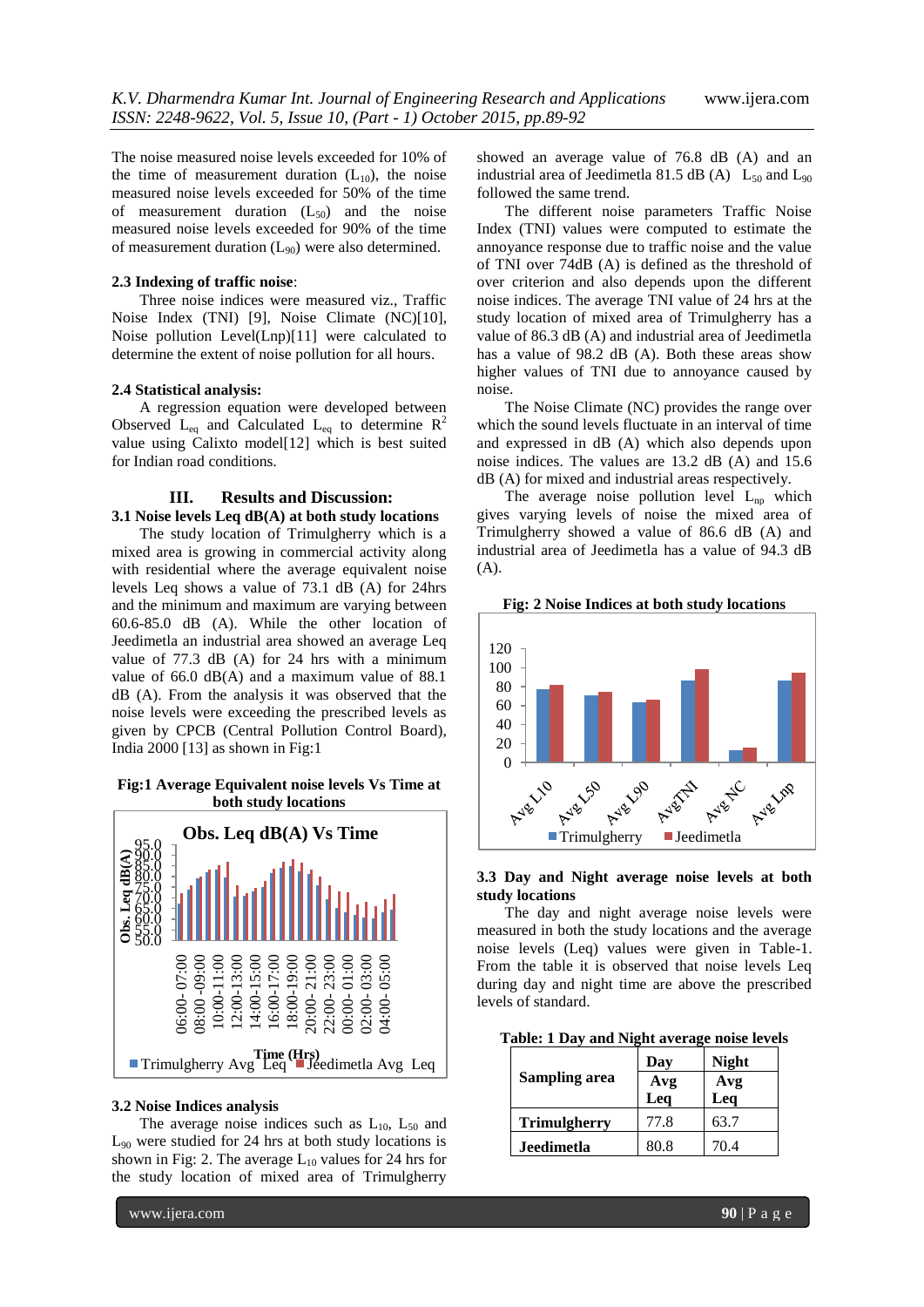#### **3.3 Mathematical model**:

The vehicle flow is the sum of Light and Heavy vehicles flow that passes at a road during certain time duration. As the heavy vehicle generates a stronger noise compared to lighter vehicles. A factor "n", has been considered for such vehicles ,so that an equivalent value can been achieved for the traffic flow  $Q_{eq}$ , by considering Q as the real hourly vehicle flow, VP as the percentage of heavy vehicles and 'n' as the weighting factor , we get  $Q_{eq} = Q(1+n*VP/100)$  (1)

So the term,  $10\log$  ( $Q_{eq}$ ) will be transformed into

10log [Q(1+n\*VP/100)]. The values of 'n' vary from 4 to 10 that can used to find the largest correlation coefficient between the observed and calculated L<sub>eq</sub>.

Once the vehicle flow Q, the percentage of heavy vehicles, VP, the value of 'n' is determined we can calculate the noise equivalent level  $L_{eq}$ . In our study the value of n=9.5 gives the highest correlation between the values of Observed Leq and 10log [Q (1+n\*VP/100)] have been plotted on a graph, a curve has been adjusted to the measured points.

Mathematically, the curve can be represented by  $Y=a*x+k$  (2)

By applying the variables on the straight line equation, we get

 $L_{eq} = a*10log [Q (1+9.5*VP/100)] + k$  (3)

The values of constants 'a' and 'k' can be found after the statistical methods of linear regression have been applied.

The Mathematical modeling for predicting the equivalent noise levels  $L_{eq}$  generated by road traffic was done by earlier researchers by using statistical methods of linear regression.

**3.4 Model: Observed Vs Calculated Leq at both study locations**





The correlation coefficient  $R^2$  showed a value of 0.8883 and 0.8796 respectively for mixed and industrial area. From the above Fig  $4(a-b)$  it is clear that there exists a strong correlation between the observed and calculated Leq for both study locations.

#### **IV. Conclusions**

A survey has been conducted at two different locations of Secunderabad for one month i.e. at Trimulgherry (Commercial and Residential) location and the other Jeedimetla an industrial corridor to assess ambient noise levels. The average equivalent noise levels  $L_{eq}$  at both study locations showed high values along with all the other indices  $(L_{10}, TNI)$  and  $L_{nn}$ ). Increases of vehicle flow of all types apart from the industrial and human activities. The usage of more number of personal vehicles and inadequate public transport leading to frequent traffic jams is one of the major sources noise. The variations of observed and calculated Leq showed a good value of  $R<sup>2</sup>$  at all study location. Traffic noise can be reduced by increasing mass transport, plantation of trees, awareness programs.

#### **References**

- [1.] Salhab Zudhi and Amro Husein, Evaluation of vehicular Noise Pollution in the city of Herbon, Palestine, International Journal of modern engineering research, Vol. 2 Issue 6, pp.4307-4310, 2012.
- [2.] Pratik N. Ruparel, Dr. N. J. Mistry and Dr. N. D. Jariwala, Health Bankgkok impacts of urban road traffic noise, International conference on innovations in Engineering and Technology (ICIET 2013) Dec. 25-26, 2013 (Thailand).
- [3.] Birgitta B and Lindvall H A draft document Ruparelof community noise. WHO Environmental Health Criteria 12, World Health Organization, Geneva 1995.
- [4.] Williams I. D., McCrae, I. S. Road traffic nuisance in residential and commercial areas. *Sci. Total Environ*. *169* 1995; PP 75- 82.